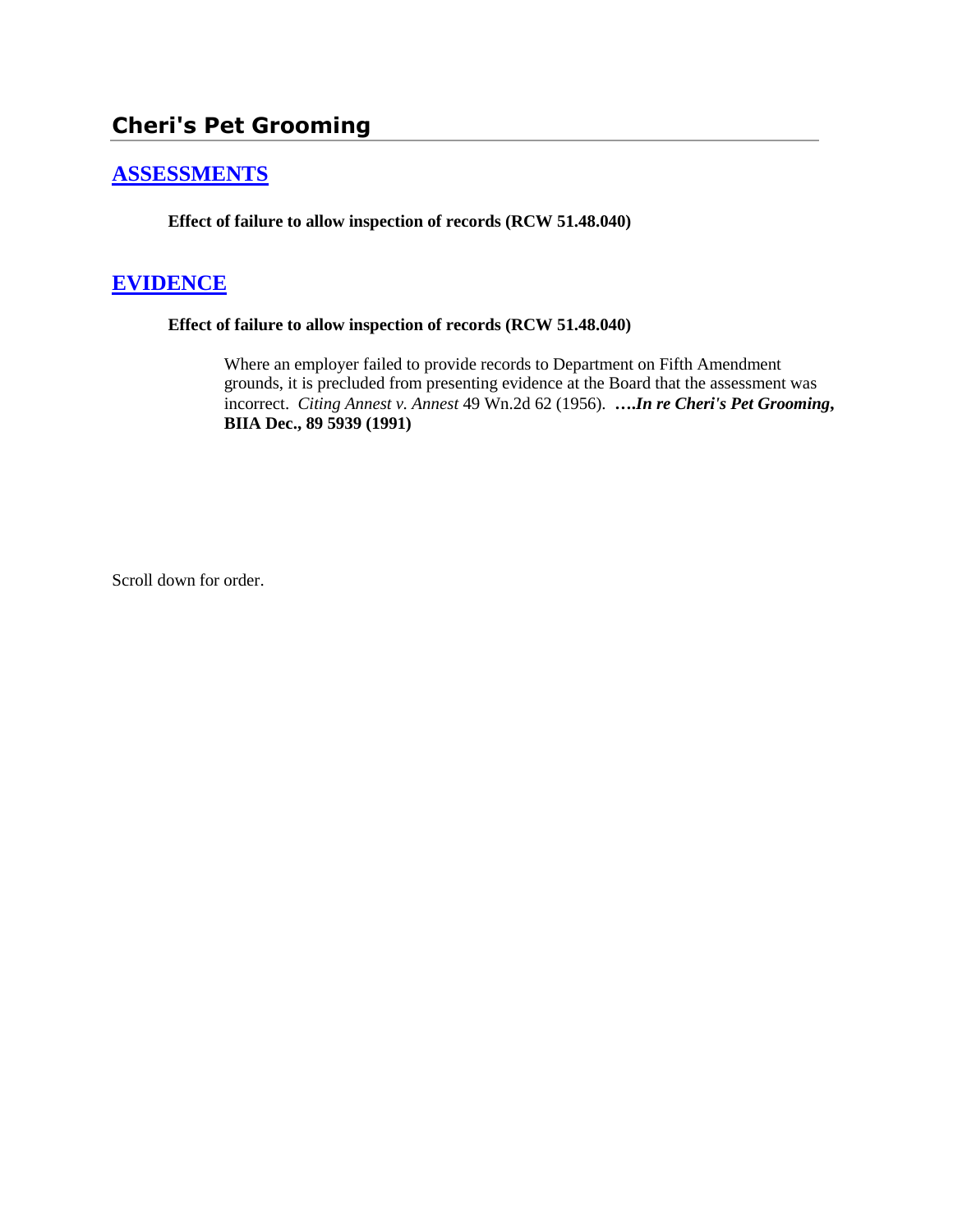### **BEFORE THE BOARD OF INDUSTRIAL INSURANCE APPEALS STATE OF WASHINGTON**

**)**

## **IN RE: CHERI'S PET GROOMING ) DOCKET NO. 89 5939**

**FIRM NO. 563,975-00 ) DECISION AND ORDER**

APPEARANCES:

Firm/Petitioner, Cheri's Pet Grooming, by Ralph G. Turco, P.S., Inc., per Ralph G. Turco and Kathleen S. Jordan

Department of Labor and Industries, by The Attorney General, per Penny L. Allen, Assistant, and Shawn Ruth, Paralegal

This is an appeal filed by the employer on December 20, 1989 from Notice and Order of Assessment No. 77397 dated November 20, 1989, which assessed industrial insurance taxes due and owing in the amount of \$5,071.08 for the period July 1, 1987 through June 30, 1989. **AFFIRMED**.

## **DECISION**

Pursuant to RCW 51.52.104 and RCW 51.52.106, this matter is before the Board for review and decision on a timely Petition for Review filed by the employer to a Proposed Decision and Order issued on December 4, 1990 in which the Notice and Order of Assessment dated November 20, 1989 was affirmed.

This appeal focuses on the employer's refusal to respond to a Department request for employment records during the assessment period, based upon the employer's claim of the Fifth Amendment privilege against self-incrimination guaranteed by the United States Constitution and by Article I § 9 of the Washington State Constitution.

Because the employer did not file a brief, it is not entirely clear what the Fifth Amendment claim is based on. During a number of proceedings, various statutes were identified -- RCW 51.16.140, 51.48.280, 51.48.270 and 51.48.103. Those provisions establish various gross misdemeanors and felonies in connection with an employer's activities. Presumably the employer is contending that disclosure of information to the Department as required by RCW 51.48.040 might subject it to criminal liability under one or more of these other statutory provisions.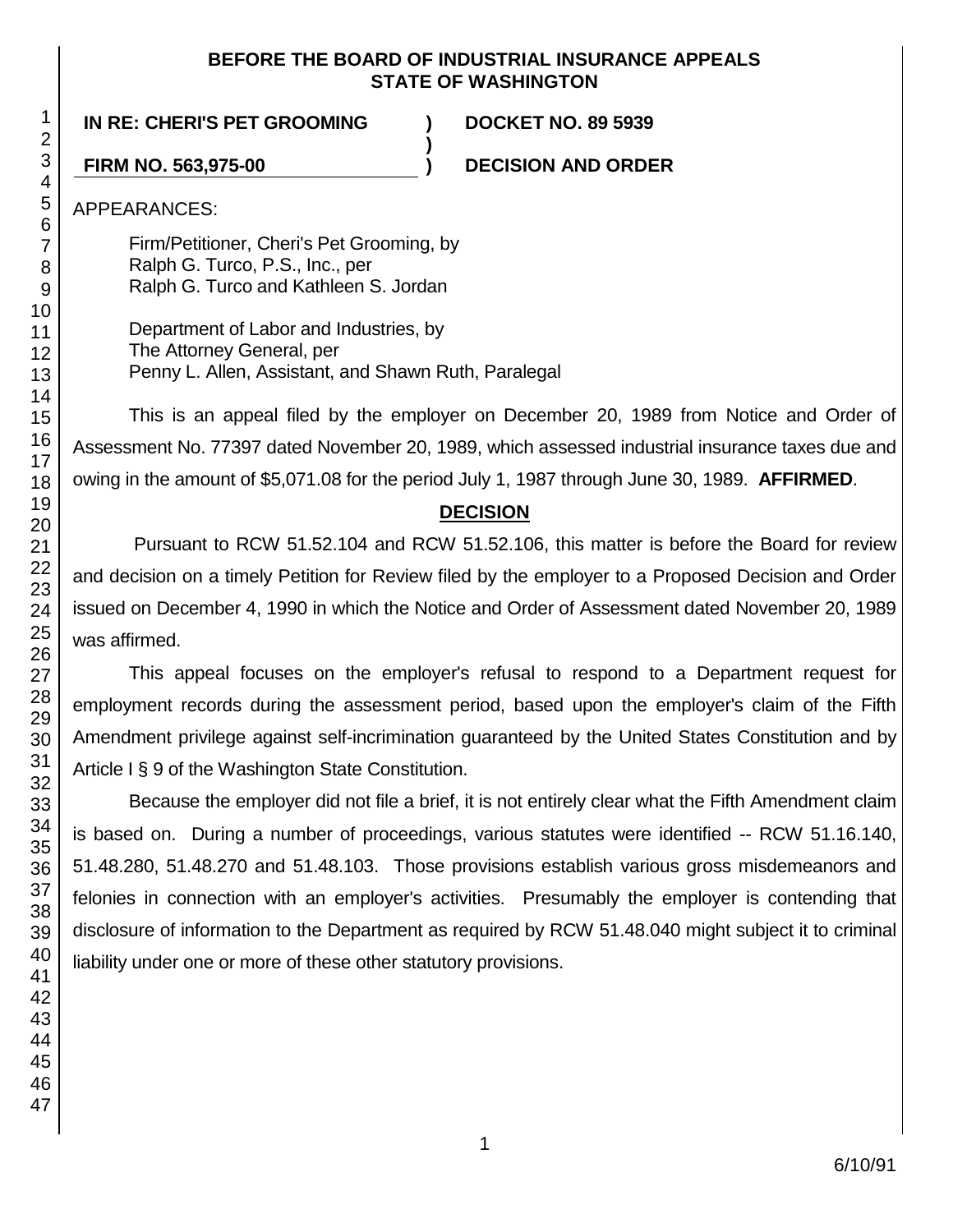The industrial appeals judge noted that the Board does not have the authority to determine the constitutionality of the law that it administers, and also noted that the firm had failed to submit any evidence to show that the assessment was incorrect. The industrial appeals judge therefore affirmed the Department order.

While we reach the same conclusion as our industrial appeals judge, i.e., that the Department order assessing industrial insurance taxes should be affirmed, we do so for somewhat different reasons. We believe the final sentence of RCW 51.48.040 is dispositive of this matter. That sentence provides that:

> Any employer who fails to allow adequate inspection in accordance with the requirements of this section is subject to having its certificate of coverage revoked by order of the Department and is forever barred from questioning in any proceeding in front of the board of industrial insurance appeals or any court, the correctness of any assessment by the department based on any period for which such records have not been produced for inspection.

The employer now finds itself in a "Catch-22" position. Because the employer denied the Department the opportunity to inspect its records and asserted the Fifth Amendment privilege against self-incrimination, the employer is now barred from offering evidence to defeat the assessment. The employer apparently believes it should be able to cloak itself in the protection afforded by the Fifth Amendment and still proceed to offer certain evidence to defeat the assessment. That is not the law of this state. In Annest v. Annest, 49 Wn.2d 62 (1956), the Washington Supreme Court stated that:

> A witness who declines to answer a proper question upon the ground that it would tend to incriminate him, has not told the whole truth, which his oath as a witness requires. He will not be permitted to testify to part of the truth only. When a party claims the privilege of not answering a proper question, the court may dismiss his action or strike his testimony.

Annest v. Annest, at 64. See Self-Incrimination--Civil Action, Annot., 4 A.L.R.3d 545 (1965).

In the matter before us it is apparent that the employer had a choice. The employer could have provided the requested documentary evidence and contested the assessment, or the employer could choose to exercise the Fifth Amendment privilege against self-incrimination. But the employer cannot have it both ways. To allow the employer to claim the privilege against self-incrimination and then testify and present only that evidence which the employer finds agreeable, would, in the words of the Annest court, allow the employer to testify to only part of the truth. It appears to us that the Legislature's adoption of the language in RCW 51.48.040 which bars the employer from contesting the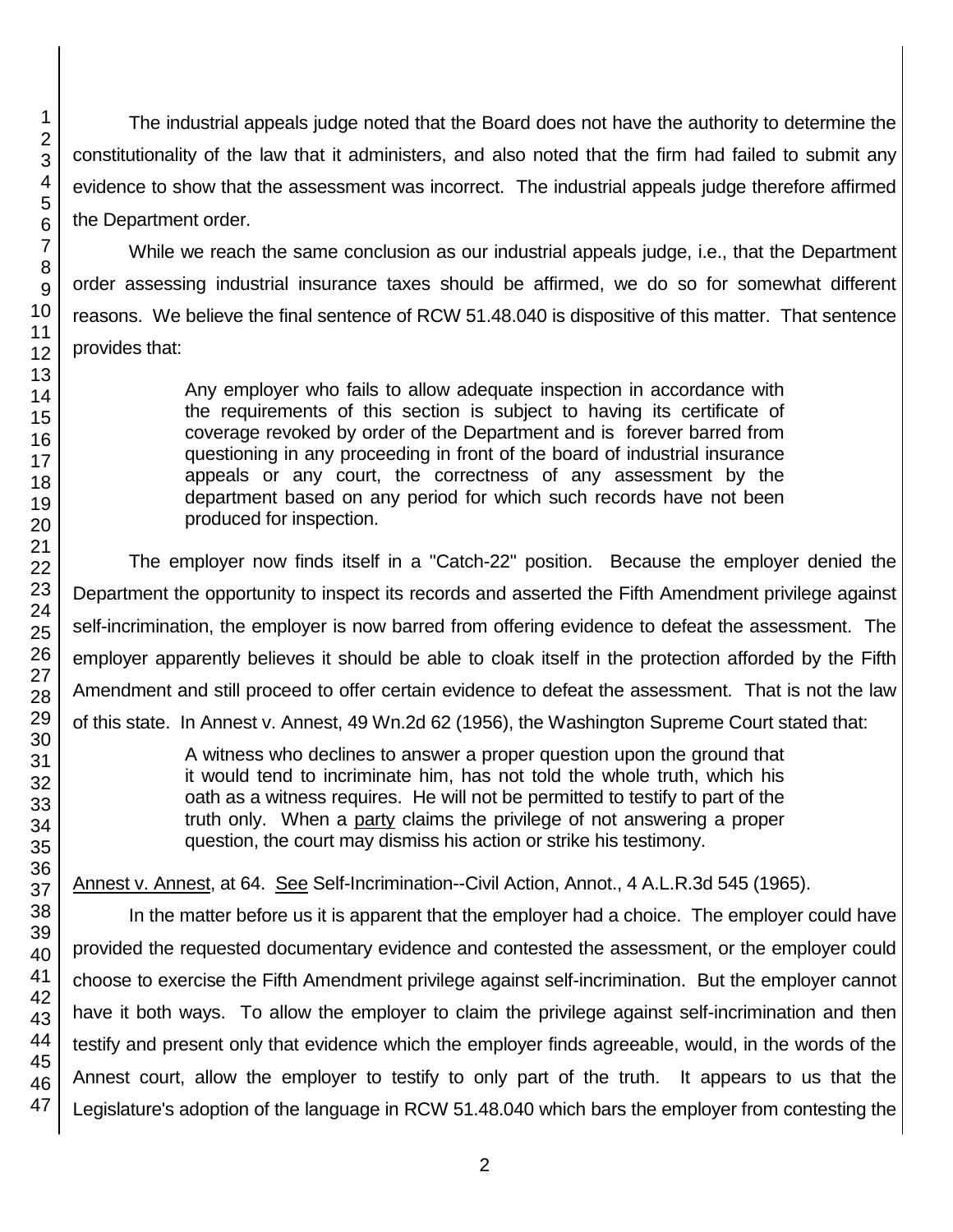assessment before this Board is in agreement with the case law in this state as set forth in Annest. Since the employer has failed to meet the requirement under the statute to provide the necessary documentary records to the Department, the employer is precluded from offering any evidence before this Board regarding the assessment.

## **FINDINGS OF FACT**

- 1. On November 20, 1989 the Department of Labor and Industries issued a Notice and Order of Assessment assessing industrial insurance taxes against Cheri's Pet Grooming for the period July 1, 1987 through June 30, 1989 in the amount of \$5,071.08. On December 20, 1989 the firm submitted a notice of appeal to the Board of Industrial Insurance Appeals from the November 20, 1989 Notice and Order of Assessment. On January 19, 1990 the Board issued an order granting the appeal, assigned it Docket No. 89 5939 and directed that further proceedings be held on the issues raised in the appeal.
- 2. The Department issued a subpoena duces tecum on June 19, 1989, requesting that Cheri's Pet Grooming produce certain business documents and records for the audit period of July 1, 1987 through June 30, 1989. The subpoena was personally served on June 25, 1989. Cheri's Pet Grooming refused to provide any books, records or payroll to the Department of Labor and Industries for the period of July 1, 1987 through June 30, 1989, asserting a Fifth Amendment right against self-incrimination.
- 3. As a result of the firm's failure to provide the requested information, the Department conducted an estimated audit, and assessed industrial insurance taxes in the amount of \$5,071.08.

### **CONCLUSIONS OF LAW**

- 1. The Board of Industrial Insurance Appeals has jurisdiction over the parties and the subject matter to this appeal.
- 2. Under RCW 51.48.040 the firm was required to submit its books, records and payroll to the Department for inspection. Because the firm refused to provide the requested information, the Department properly estimated premiums due under RCW 51.16.155. In addition, because the firm refused to provide the requested information, it is barred pursuant to RCW 51.48.040 from challenging the correctness of the assessment of industrial insurance taxes for the period of July 1, 1987 through June 30, 1989 before the Board of Industrial Insurance Appeals.